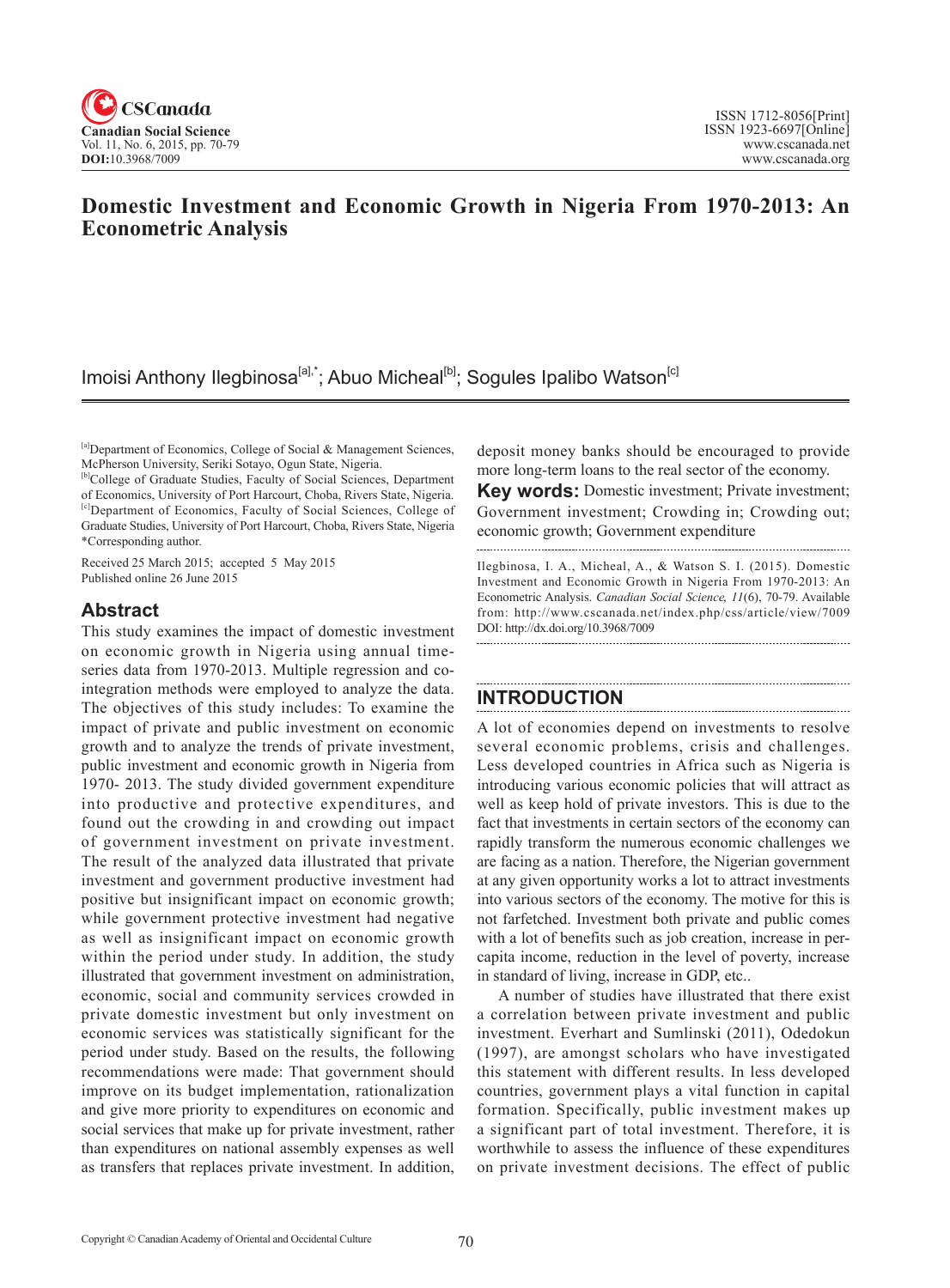investment on private investment is indefinite. That is to say, public investment can work as a substitute (negative impact on private investment) to or a complement (positive impact on private investment) for private investment. The level of the impact depends on the sector in which the government carries out the investment projects. Public investment may promote private investment when it assists in increasing the productivity of private-owned firms. Conversely, it may crowd out private investment when: The government invests in ineffective state owned companies; private investors anticipate higher taxes to pay for such expenditures; the public sector competes with the private sector for internal loanable funds (Apergis, 2000). The objectives of this study includes: to examine the impact of private and public investment on economic growth and to analyze the trends of private investment, public investment and economic growth in Nigeria from 1970 - 2013. In spite of various structural changes and reforms in Nigeria, the country remains entangled with a number of economic maladies, which so far has proven to be overwhelming. Among these difficulties are high unemployment and poverty levels. The planned withdrawal of the government from the investment scene, and leaving it to the private sector to play its function has not been too promising for the nation. Nigeria's macroeconomic indicators show the pitiable performance of private investment in Nigeria for the period 1986 to date (CBN, 2010). For example, private investment declined from 12.3% of GDP in 1991 to 8.3% of GDP in 1992, this may be partly due to the reduced public investment, which fell during the same period. Private investment then increased to 12.5% in 1993 and to 16% in 1994. Later, it fell continuously to 8.9% in 1996. Between 2001 and 2005, the ratio averaged 13%; it peaked at 16.2% in 2002 but fell again to 12% in 2005 (CBN, 2010). Ever since, there have been insignificant increases in the ratio. The noticeable fall in the ratio of private sector investment to GDP in spite of the emphasis on private sector following the introduction of public sector reforms is even more perturbing. It is due to this, we seek to find answers to the following questions: Has the increase in government capital expenditure led to an increase economic growth in Nigeria? Has increase in private domestic investment increased economic growth in Nigeria? Which particular component of government capital expenditure spurs private investment in Nigeria? It is in answering these questions that necessitated this study.

# **1. LITERATURE REVIEW**

We reviewed several literatures under the following subheadings namely:

- i) Public Investment and Economic Growth
- ii) Private Investment and Economic Growth
- iii) Crowding In and Crowding Out of Private and Public Investment

### **1.1 Public Investment and Economic Growth**

Several studies have examined the effect of public investment on economic growth. Musgrave and Musgrave (1976) gave the basis of government intervention in the economy for sustainable economic growth and development. They argued that the market mechanism alone cannot carry out economic functions. Public policy is required to direct, guide and complement it. They listed factors that require government participation in the economy to include: the inadequacies of competitive market to bring about increased employment, price stability, and sufficient economic growth. Others include, Inter-temporal equity, which accounts for the importance of consumption of future generations against the desires of the present generation, and the absence of perfect competition in the real world. It is obvious that what is obtainable in the real world situation is imperfect competition and the existence of externalities.

Apostolo and Crumbley (1998) were of the opinion that fairness in national income distribution is a vital role provided by the government due to its spending on goods and services. This sums up the distributional role of government in economic development. Other roles of government are the allocation and stabilization roles. Also, these roles show the significance of government in economic development.

Easterly and Rebelo (1993) stressed the significance of government policy on economic growth. They emphasized on the structure and composition of government expenditure rather than its level and in that regard believed that the government expenditure on productive activities has an effect on economic growth whereas, government expenditure on unproductive activities has no effect on economic growth. However, the problem is to recognize which government expenditure is unproductive before it is spent. This means that government expenditure as well as the structure and composition of government expenditures are key determinants of economic growth.

Devarajan et al. (1996) disputed this finding. He differentiated the types of government expenditure, both by economic classification and by sector. The expenditure data were gotten from the IMF statistics, which categorizes expenditure based on: economic classification (capital, current); and functional classification (e.g. defense, administration, transport, health, education). In addition, Devarajan et al. expressed each group of expenditure as a part of the entire budget, rather than the complete amount, therefore taking into consideration the constraint of public budget (each group of expenditure can be improved on only at the cost of others). On the contrary Easterly and Rebelo (1993) discovered that public capital expenditure had an inverse, as well as statistically significant, effect on economic growth, transport and communication. In terms of categorization, Gbosi (2005) categorized government expenditure into productive and protective expenditure; the productive expenditure is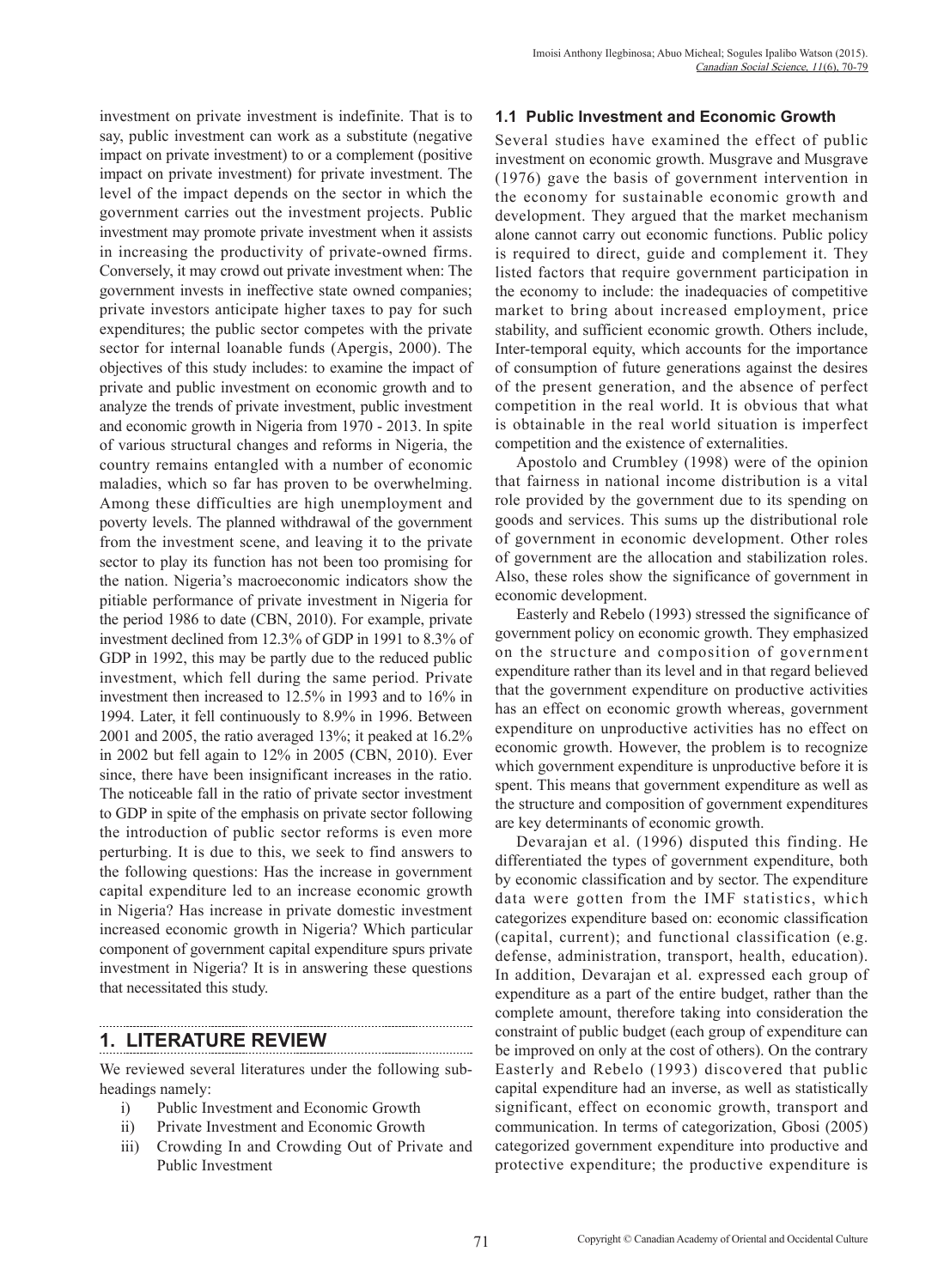made up of government spending on economic, social and community services, whereas the protective expenditure is made up of government expenditure on administration and transfers.

Nasiru (2012) examined the relationship between government expenditure (both capital and recurrent) and economic growth in Nigeria from 1961-2010. His results indicate that there is no long-run relationship between government expenditure and economic growth in Nigeria when real GDP is used only as the dependent variable. Also, the causality results show that government capital expenditure granger causes economic growth. While no causal relationship was observed between government recurrent expenditure and economic growth. Thus, the implication for policy of this result is that any decrease in capital expenditure would have negative effects on economic growth in Nigeria.

Nenbee and Medee (2011) employed the arcane approach of vector auto regression and error correction model and discovered that the response of GDP to standard improvements in federal government expenditure (FGE) in Nigeria is negative in the short-run. This means that FGE has no effect on GDP in the long-run. Taiwo and Abayomi (2011) empirically investigated the trends and impact of government spending on growth rates of real GDP in Nigeria from 1970-2008 using the Ordinary Least Square (OLS) technique. The results illustrated that there is a direct relationship between real GDP, recurrent and capital expenditure of government. They suggested that government should encourage efficient distribution of development resources by stressing on private sector participation as well as commercialization privatization.

#### **1.2 Private Investment and Economic Growth**

The literature is filled with proof that private investment in most developing countries is positively related to growth than public investment (Akpokodje, 1998; Serven & Salimano, 1992a; Mamatzakis, 2001; Rashid, 2005). Delong and Summers (1990), in their study found out that the rate of private capital formation influences the rate of a nation's economic growth. Thus, it is now widely acknowledged that the expansion of private investment should be the added incentive for economic growth in developing economies.

Orji (2012) examined the effect of bank savings and bank credits on Nigeria's economic growth from 1970- 2006. He adopted two models: Distributed Lag-Error Correction Model (DL-ECM) and Distributed Model. The result showed that a direct relationship exists between the lagged values of total private savings, private sector credit, public sector credit, and economic growth. Thus, he recommended among others, that government's effort should be directed towards increasing income per capita by decreasing the rate of unemployment in the country in an attempt to accelerate growth through improved savings and private investment.

Damulira (2010) examined a sample of 15 countries in sub-Saharan Africa during the period 1980-2008. Three estimation techniques namely random effects, fixed effects and bond dynamic panel estimation were used to test for the influence of private domestic investment on economic growth, and to test for consistency and robustness to different estimation methods. The empirical proof for sub-Saharan Africa implies that economic growth is strengthened by stable economic environment influenced either directly or indirectly by sound macroeconomic policies. Actually, the proof reveals that real GDP growth per capital is directly influenced by economic policies that increase the rate of private domestic investment, public investment, encourage growth in labor force through development of human capital, accelerate the volume of exports and provides credits for investment in the private sector. Therefore, to improve the region's growth performance, nations ought to look for ways to increase the rate of private investment.

Ghazali (2010) identified the causal relationship between private domestic investment and economic growth (GDP) in Pakistan over the period 1981 to 2008. He discovered the following: That there is a bi-directional causality between private domestic investment and economic growth; increased economic growth encourages large private domestic investment, and vice versa. The cointegration results from his study show that there is a long run relationship between private domestic investment and economic growth. From the result, it is obvious that private domestic investment in Pakistan spurs economic growth.

Tan and Tang (2011) investigated the dynamic relationship between private domestic investment (PDI), the user cost of capital and economic growth in Malaysia over the period of 1970 to 2009. His result shows that PDI, the user cost of capital, and economic growth are cointegrated in Malaysia. The Granger causality test shows that there is a unidirectional causality running from PDI to economic growth and from PDI to the user cost of capital in the long run.

Several economists have argued that when researching on investment in less developed countries, particular features not taken into consideration in the traditional theories of investment should be considered. Agénor and Montiel (1996) identified six of those factors. First, financial variables might have an impact on domestic investment due to underdeveloped financial systems and financial repression. Second, rationing of foreign exchange as well as the rate of exchange in the free market might have an impact on investment decisions due to the significance of imported capital goods. Third, as a result of their significance in the process of production in less developed countries, imported intermediate goods ought to be considered in relative prices of measurement. Fourth, debt overhang impedes investment due to the possibility of higher taxes to pay for future debt service.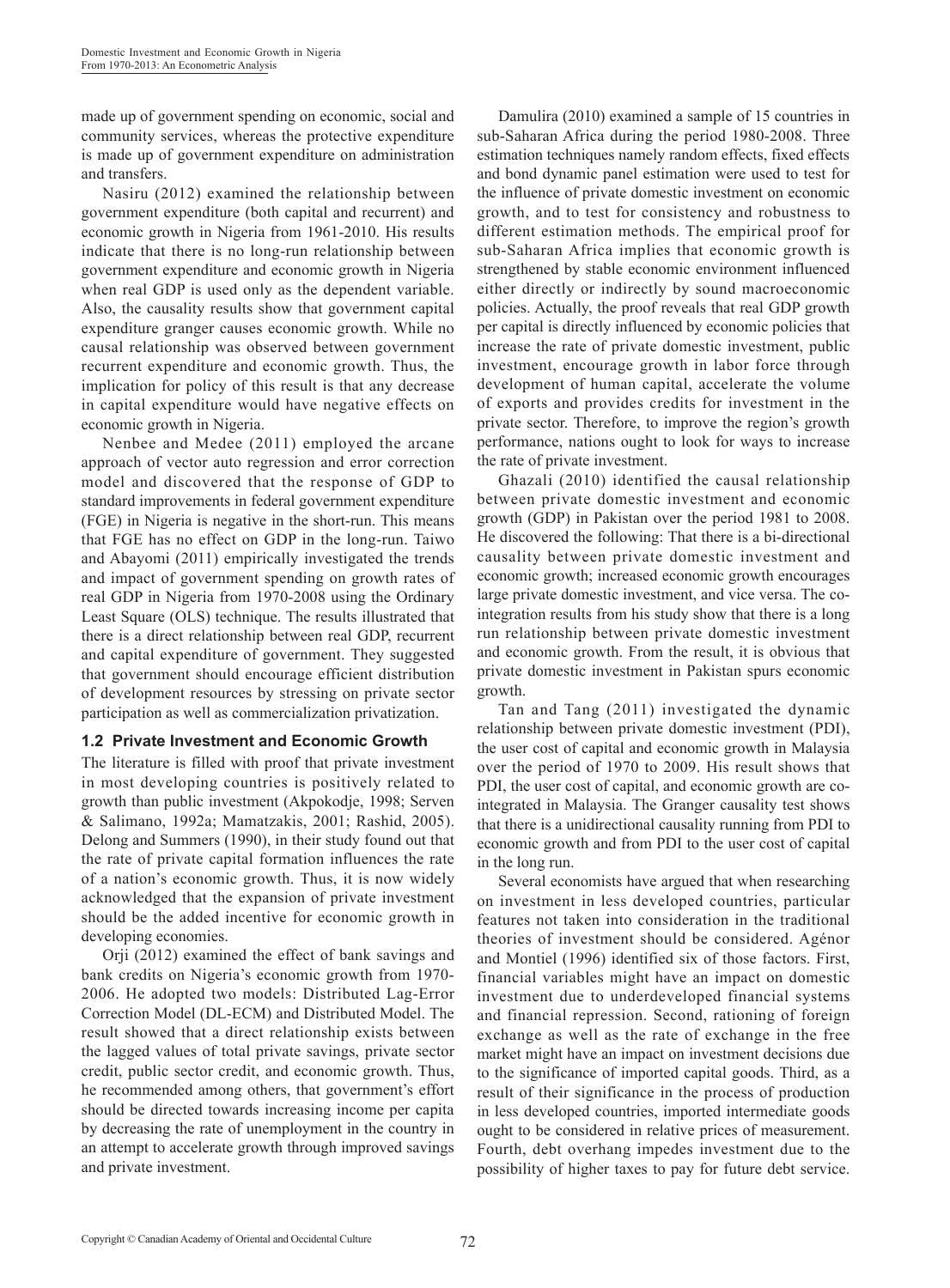Fifth, public investment has played a significant role in the process of capital formation in less developed countries. The impact maybe positive or negative based on the type of investment: which might be complementary or substitute for private investment. Sixth, macroeconomic instability and its resultant uncertainty, which have typified less developed countries, might have a significant impact on private investment.

### **1.3 Crowding In and Crowding Out**

Despite the factors listed above, private investment would thrive in an encouraging environment of cost reductions in power, transport, and communications, which are frequently made available through public investment. Subsequent to a lively debate in the late 1950's and early 1960's about the advantages of John Kenneth Galbraith's theory of Social Balance (The Affluent Society), the economics profession set aside (or forgot) Galbraith's warnings about the threat of ignoring public infrastructures. However, David Aschauer revived immense deal of concern in the effectiveness of public capital spending by illustrating that extra spending by the government for non- defense capital goods seemingly had a very huge direct impact on private investment, productivity and thus output.

Though economists were not amazed that public infrastructure spending ought to encourage private output growth, the extent of the impact discovered by Aschauer was surprising to most. Aschauer estimated that extra public capital spending would add to the output of private firms in excess of 1.5 times as would an equal dollar increase in the firms' own capital stock.

There were numerous other studies in response to Aschauer study. Several of these studies discovered the impact of public investment on economic growth to be lesser than Aschauer discovered them to be. Munnell (1990) utilized a different statistical method in measuring the productivity of government expenditure. Though Munnell (1990), like Aschauer, employed a production function method to assess the impact of government infrastructure spending, she tackled the issue by estimating her production functions from cross sectional state-by-state data.

Munnell (1990) utilized estimates of both gross state product and private inputs of capital to create estimates of public capital stocks for 48 countries over the 1970- 1986 period. Then, she utilized the country-by-country data to estimate the production functions and concluded that: "The data appears overwhelming that public capital has a direct effect on investment, employment and private output". Munnell's estimation of the relative impact of public investment was lesser than the estimation made by Aschauer.

The categories of expenditure on government infrastructure appraised by Aschauer and Munnell, fall into the group of physical capital investment; although government also invests in its citizens. This latter category of investment generates human capital if it enhances job skills (both potential and actual productivity) of its people.

Bogunjoko (1998) assessed the private and public investment nexus, growth and policy reforms in Nigeria. He employed the VAR approach to accelerate as well as project inter-temporally, private investment response to its major shocks namely, domestic credit, public investment, as well as output shocks. The results of the VAR illustrates that government strategies that create sustainable growth of output, stable public investment and encourage the availability of domestic credit to the private sector will support investment in the long run and short run.

Ekpo (1995) examined the relationship between public and private investment in Nigeria. The research tried to find out the effect of different types of public expenditure on private investment. The research isolated expenditure on infrastructure (which is an expenditure on social service which does not compete with private sector investment) from expenditure on real sectors e.g. agriculture, manufacturing and construction, which competes with private investment. Social services crowd in private sector investment whereas expenditure on real activities such as agriculture, manufacturing and construction crowd out private sector investment. This implies that the private sector is in a good position for investment in agriculture, construction and manufacturing. Furthermore, the result showed that capital expenditure on agriculture directly affects investment whereas capital expenditure on education as well as health exerts direct influence on private investment.

Greene and Villannera (1991) performed an empirical research on 23 countries and discovered that public investment on infrastructures complements private investment. Though, it should be noted that there is a limit for domestic savings, in some cases, public investment would cause a critical restriction for private investment and would crowd out private investment. On the other hand, Hatano (2010), estimating an error correction model, confirms the crowding-in effect of public investment on private investment whereas Balassa (1988) in his research of 30 countries illustrated that there is an inverse relationship between private investment and public investment.

It is significant to note that in public spending, the success of the private sector relies on the stability and certainty of the public incentive framework, which encourages or crowds in private investment. Quality and useful government expenditure is important in improving the efficiency of the private sector, as the quality of public spending appears to determine the rate of growth.

### **2. METHOD OF STUDY**

In this section, we described how we carried out our investigation. Therefore the section exposes the research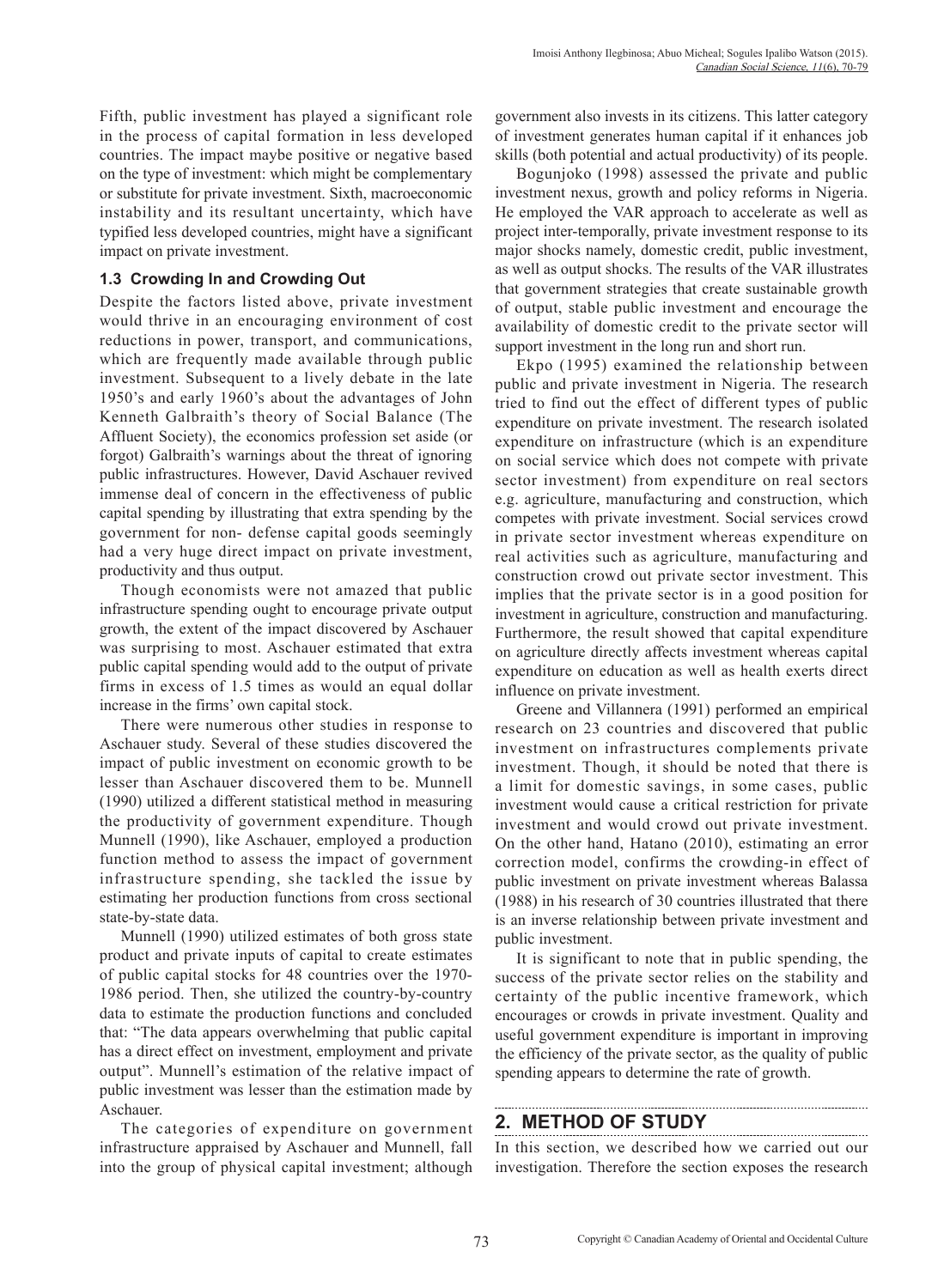design, data required, data collection and sources, method of data analysis and our estimated model.

### **2.1 Research Design**

To create a more specific relationship between private and public investment, as well as economic growth in the economy, an empirical study of the presumed reasoning becomes necessary. This study will employ the ordinary least Square (OLS) method in analyzing the relationship between the variables in the model.

### **2.2 Data Required and Sources of Data**

The data used for this study were mainly secondary time series data. They include:

RGDP- Real Gross Domestic Product, 1970-2013

PDI- Private Domestic Investment, 1970-2013

PDE- Government Productive Capital Expenditure, 1970-2013

PRE- Government Protective Capital Expenditure, 1970-2013

ADM- Administrative component of government capital expenditure, 1970-2013

ECS- Economic services components of government capital expenditure, 1970-2013

SCS- Social and Community Services component of government capital expenditure, 1970-2013

TRA- Transfer component of government capital expenditure, 1970-2013.

The data used for this study, were sourced from the publications of Central Bank of Nigeria (CBN) - Statistical Bulletin and Annual Reports and Statement of accounts (Various Issues) and also from the National Bureau of Statistics (NBS)

### **2.3 Method of Data Analysis**

The study employed the co integration and Error Correction Mechanism (ECM) techniques to estimate the models. Primarily, the choice of co-integration technique was employed to tackle the problem of spurious correlation often associated with non-stationary time series data and check if there is any long run relationship between the variables in the model. The idea of cointegration (Granger, 1986; Mill, 1990) creates the connection of steady state equilibrium. The theory of cointegration is essential to integrate short-run dynamics with long-run equilibrium (Adebiyi, 2002). The ECM was employed to determine the speed at which the dependent variables will return to equilibrium as a result of a change in the independent variables in both models.

### **2.4 Model Specification**

The choice of the above variables for our model was drawn from our literature. Therefore, two models were created and tested. The first model follows the argument by Devarajan et al. (1996) whereas the second model follows the works of Ekpo (1995) with slight modifications, specifically; the study looks at the numerous inputs of the components of public and private investments.

In line with the above, the functional relationship between the variables are stated as

$$
RGDP = f(PDI, PDE, PRE),
$$
 (1)

$$
PDI = f(ADM, ECS, SCS, TRA).
$$
 (2)

Where all the variables are as earlier defined.

From Equations (1) and (2), the econometric model is formed as:

 $RGDP_t = α_0 + α_1 PDI_t + α_2 PDE_t + α_3 PRE_t + μ_{1t}$  (3)  $PDI_t = \beta_0 + \beta_1 \text{ADM}_t + \beta_2 \text{ECS}_t + \beta_3 \text{SCS}_t + \beta_4 \text{TRA}_t + \mu_{2t}$  $(4)$ 

Where:

RGDP *<sup>t</sup>* = Real Gross Domestic Product at time "*t*"

PDI  $t =$  Private Investment at time " $t$ "

PDE  $t =$  Public productive expenditure at time "*t*"

PRE  $t =$  Public protective expenditure at time " $t$ "

ADM *<sup>t</sup>* = Administrative Expenses at time "*t*"

ECS *<sup>t</sup>* = Economic Services Expenses at time "*t*"

 $SCS$ <sub> $t$ </sub> = Social and Community Services Expenses at time "*t*"

TRA  $_t$  = Transfer payments at time " $t$ "

 $\mu_{1t} = \mu_{2t} =$  Error term

 $\alpha_1$ ,  $\alpha_2$ ,  $\alpha_3$ ,  $\beta_1$ ,  $\beta_2$ ,  $\beta_3$ , and  $\beta_4$  are parameters estimates.

From the apriori expectation,  $\alpha_1$ ,  $\alpha_2$  and  $\alpha_3 > 0$ . In addition,  $\beta_1$ ,  $\beta_2$ ,  $\beta_3$ , and  $\beta_4 > 0$ 

# **3. DATA ANALYSIS AND DISCUSSION OF FINDINGS**

In this section, we analyzed our data and discussed our findings. The data were subjected to various econometric tests to understand the nature of the relationship between the variables under investigation. The results from the numerous econometric tests are presented below:

### **3.1 Static (Short- Run) Regression Analysis Table 1**

**Short Run Regression for the GDP Model**

| Variable | Coefficient | t-value  |
|----------|-------------|----------|
| C        | 2.834930    | 13.75701 |
| Log(PDI) | 0.618953    | 6.827532 |
| Log(PDE) | 0.138084    | 2.310583 |
| Log(PRE) | 0.213438    | 2.077998 |

Note.  $R^2 = 0.986$ , Adjusted  $R^2 = 0.985$ , *F*-statistics = 885.6, DW = 0.596, *t*-critical =  $1.684$ 

Source: E-views 7.1

#### **Table 2 Short Run Regression for PDI Model**

| Variable | Coefficient | <i>t</i> -value |
|----------|-------------|-----------------|
| C        | 2.022736    | 3.372820        |
| Log(ADM) | 0.700824    | 3.913572        |
| Log(ECS) | $-0.201394$ | $-1.255832$     |
| Log(SCS) | 0.510709    | 2.363781        |
| Log(TRA) | 0.103961    | 1.866667        |

*Note.*  $R^2 = 0.956$ , Adjusted  $R^2 = 0.949$ , *F*-statistics = 135.9, DW = 1.19, *t*-critical= 1.684 Source: E-views 7.1.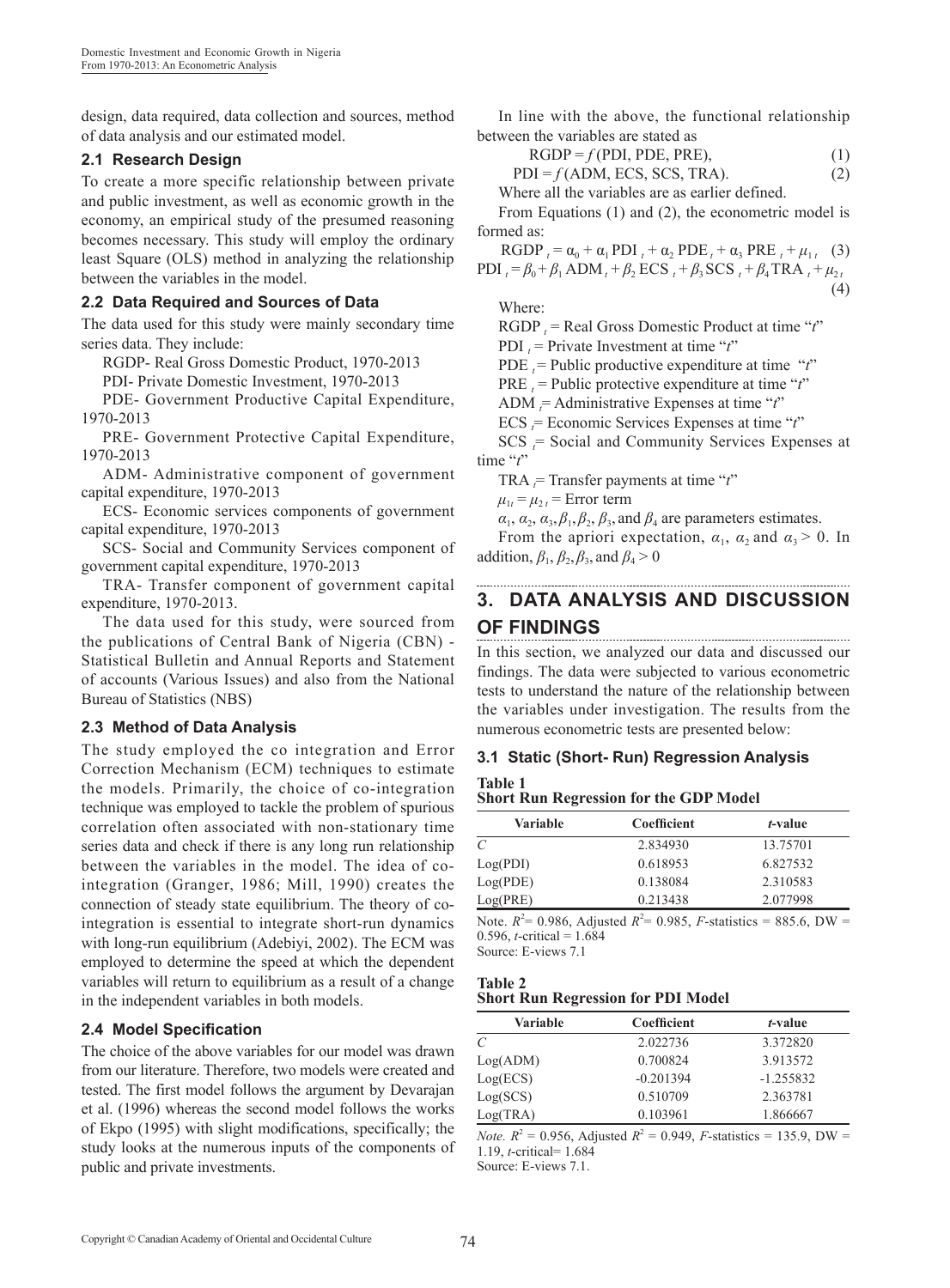We adopted the log-linear regression model for both models because the log-linear model satisfied the Akaike Information Criterion (AIC) and the Schwarz Criterion of computing models by having the lowest coefficient values for both criterions. The result of the analysis in Table 1 in particular showed that private domestic investment (PDI), government productive expenditure (PDE) and government protective expenditure (PRE) influenced economic growth considerably in the period under study. In spite of this high level of significance, high *F*-value and  $R^2$  value of 885.6 and 96% respectively, an extremely low Durbin-Watson value of 0.96 characterized the model. This shows the evidence of positive serial autocorrelation, implying that the model cannot be used for policy formulation, thus, the need to carry out a long run analysis.

Alternatively, Table 2 shows that administration (ADM), social services (SCS) and transfers (TRA) appeared with their right signs and statistically significant. This implies that ADM, SCS and TRA crowd in private investment (PDI). Conversely, ECS crowded out private investment in the period under study, although it is not statistically significant. This means that government borrowing increased commercial interest rates and made loanable funds costly and unattractive to private investors. In particular, the model has a high computed *F*-value, and  $R^2$  of 135.9 and 95% respectively. Also, the model has a low Durbin-Watson statistics of 1.19 implying the occurrence of positive autocorrelation. These observations point to the fact that the model cannot be used for policy formulation, therefore, we proceed to carry out a long run analysis.

#### **3.2 Dynamic (Long-Run) Regression Result**

#### **Table 3 ADF Stationarity Test on GDP Model**

| <b>Variable</b> | Level/first<br>difference | ADF         | Calculated ADF critical<br>at $5\%$ | Remark    |
|-----------------|---------------------------|-------------|-------------------------------------|-----------|
|                 | Level                     | $-0.240749$ | $-2.9378$                           | <b>NS</b> |
| Log(GDP)        | First<br>difference       | -3.999332   | $-2.9399$                           | S         |
|                 | Level                     | 0.438695    | $-2.9378$                           | <b>NS</b> |
| Log(PDI)        | First<br>difference       | $-4.617556$ | $-2.9399$                           | S         |
|                 | Level                     | $-1.705945$ | $-2.9378$                           | <b>NS</b> |
| Log(PDE)        | First<br>difference       | $-3.799996$ | $-2.9399$                           | S         |
|                 | Level                     | $-1.635235$ | $-2.9378$                           | <b>NS</b> |
| Log(PRE)        | First<br>difference       | -4.839884   | $-2.9399$                           | S         |

*Note.* NS = non stationary while S= Stationary Source: E-views 7.1.

Table 3 shows the Augmented Dickey Fuller (ADF) results of the Unit root test. The result shows that all the variables have unit roots and suggest that the variables are integrated in the order of two  $[I(2)]$ , as confirmed by the test on the variables. That is, the autoregressive distributed lag (ADL) functions of the variables are of I(2) series. This is done to assess the possibility of co-integration on the data and to ensure consistency in subsequent stationary econometric modeling. The model above shows that all the variables were differenced at levels but proved to be non stationary, thus, they all had to be differenced at first difference, where they all became stationary. Having compared the stationarity of the variables above, we proceed to conduct the co-integration test.

#### **Table 4**

#### **Co-Integration Test Result for GDP Model** Series: D(LOG(GDP),2) D(LOG(PDI),2) **D(LOG(PDE),2) D(LOG(PRE),2) Lags interval: 1 to 1**

| Eigen value | Likelihood<br>ratio | 5 percent<br>critical<br>value | 1 percent<br>critical<br>value | <b>Hypothesized</b><br>No. of $CE(s)$ |
|-------------|---------------------|--------------------------------|--------------------------------|---------------------------------------|
| 0.739957    | 139.7424            | 47.21                          | 54 46                          | None $**$                             |
| 0.624768    | 89.90680            | 29.68                          | 35.65                          | At most 1<br>**                       |
| 0.538950    | 53.63895            | 15.41                          | 20.04                          | At most $2$ **                        |
| 0.491074    | 24.99171            | 3.76                           | 6.65                           | **<br>At most 3                       |

Source: E-views 7.1.

The table above shows that long run relationship exists between the variables. This is because it satisfies the requirement of at least one co-integrating variable apart from the dependent term.

#### **Table 5 ADF Stationarity Test on PDI Model**

| Variable | Level/first<br>difference | ADF         | <b>Calculated ADF critical</b><br>at $5\%$ | Remark    |
|----------|---------------------------|-------------|--------------------------------------------|-----------|
|          | Level                     | 1.001957    | $-2.9665$                                  | <b>NS</b> |
| Log(PDI) | First<br>Difference       | $-3.848559$ | $-2.9705$                                  | S         |
|          | Level                     | 0.033788    | $-2.9665$                                  | <b>NS</b> |
| Log(ADM) | First<br>Difference       | -4.816492   | $-2.9705$                                  | S         |
|          | Level                     | $-0.434131$ | $-2.9665$                                  | <b>NS</b> |
| Log(ECS) | First<br>Difference       | $-3.571956$ | $-2.9705$                                  | S         |
|          | Level                     | 0.072712    | $-2.9665$                                  | <b>NS</b> |
| Log(SCS) | First<br>Difference       | $-5.025334$ | $-2.9705$                                  | S         |
|          | Level                     | -1.992234   | $-2.9665$                                  | <b>NS</b> |
| Log(TRA) | First<br>Difference       | $-7.244039$ | $-2.9705$                                  | S         |

*Note.* NS = non stationary while S= Stationary Source: E-views 7.1.

The analysis above shows that all the variables became stationary at their receptive first difference. Thus, we proceed to carry out the co-integration analysis.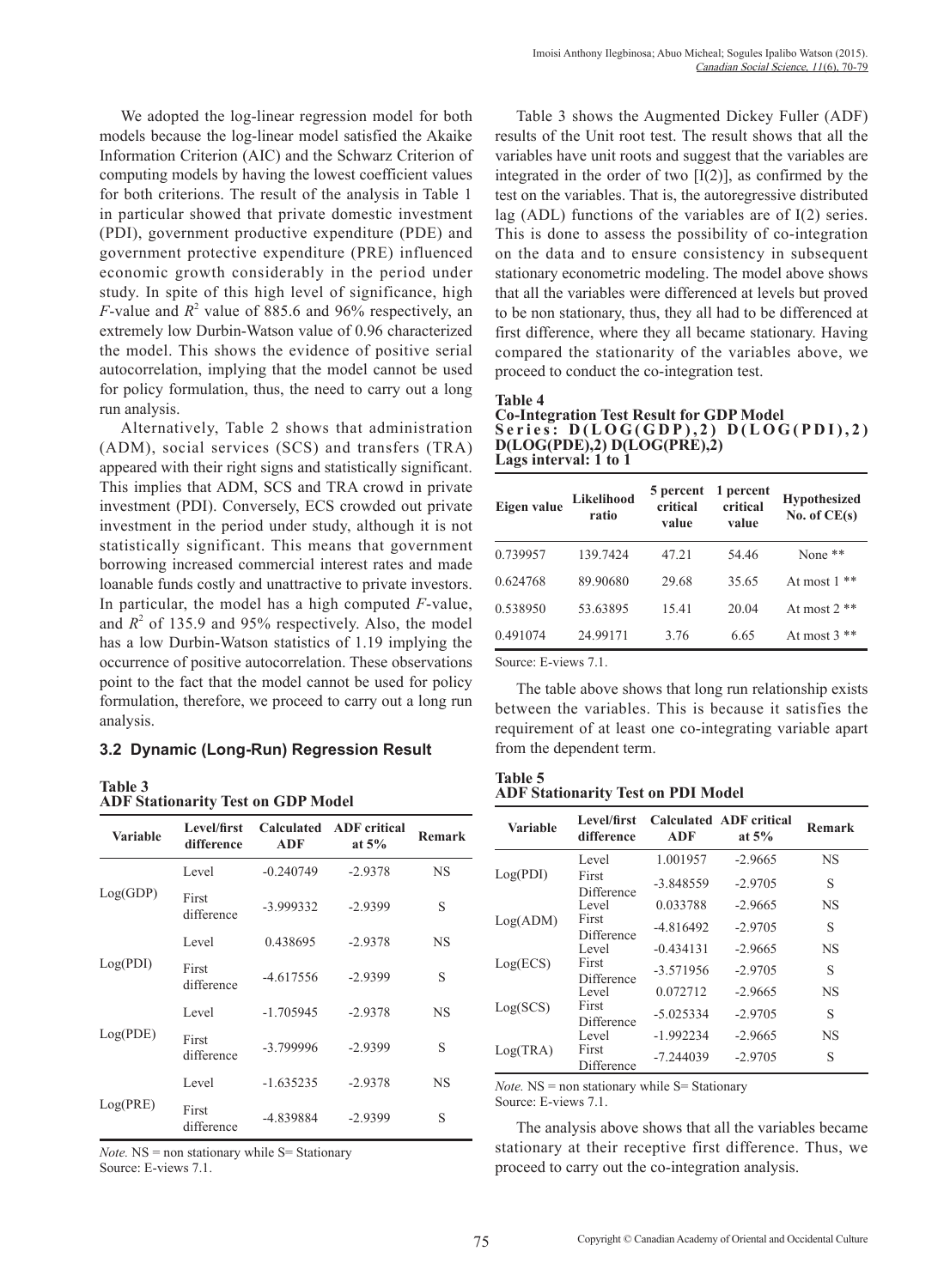#### **Table 6 Co-Integration Test Result for PDI Model** Series:  $D(LOG(PDI), 2) D(LOG(ADM), 2)$ **D(LOG(ECS),2) D(LOG(SCS),2) D(LOG(TRA),2) Lags Interval: 1 to 1**

| Eigen value          | Likelihood<br>ratio  | 5%<br>critical<br>value | $1\%$<br>critical<br>value | <b>Hypothesized No.</b><br>of $CE(s)$ |
|----------------------|----------------------|-------------------------|----------------------------|---------------------------------------|
| 0.946544             | 154.3492             | 68.52                   | 76.07                      | None $**$                             |
| 0.803899             | 89.91353             | 47.21                   | 54 46                      | **<br>At most 1                       |
| 0.666507             | 54.07273             | 29.68                   | 35.65                      | At most $2**$                         |
| 0.529291<br>0.454582 | 29.91377<br>13.33646 | 15.41<br>3.76           | 20.04<br>6.65              | At most $3$ **<br>At most $4**$       |

*Note.* Source: E-views 7.1.

A look at the table above shows that long run relationship exists between the variables. This is because it satisfies the requirement of at least one co-integrating variable apart from the dependent term.

In order to confirm the existence of a co-integration among the time series variables employed in this study, we proceeded to estimate the error correction model (ECM).

#### **Table 7**

**Parsimonious Error Correction Model for GDP Model Dependent Variable: D(LOG(GDP),2) Method: Least Squares Sample (Adjusted): 1972 2013 Included Observation: 42 After Adjusting Endpoints**

| Variable      | Coefficient | t-stat      |
|---------------|-------------|-------------|
| $\mathcal{C}$ | $-0.004879$ | $-0.128572$ |
| D(LOG(PDI),2) | 0.019898    | 0.086639    |
| D(LOG(PDE),2) | 0.004892    | 0.087336    |
| D(LOG(PRE),2) | $-0.028645$ | $-0.521902$ |
| $U(-1)$       | $-0.322731$ | $-2.385689$ |

*Note.* Adjusted  $R^2 = 0.089$ , DW stat = 2.63, *F*-Stat = 1.89, *t* - critical  $= 1.68.$ 

Table 7 shows the parsimonious Error Correction Model for the GDP model. From the table above, Private Domestic Investment (PDI) positively influences economic growth, but it is not statistically significant for the period under study, and this theoretically does not conform to apriori expectation. Thus, we accept the null hypothesis, which says there is no significant relationship between PDI and Nigeria's economic growth for the period 1970 to 2013. The inability of private domestic investment (PDI) to have an impact on GDP agrees with studies carried out by Nteegha (2012) and Fadare (2010). In his work, Nteegha (2012) was of the opinion that bank

lending to the real sector of the economy (our proxy for private domestic investment) had not led to real growth in the economy. This is obvious because huge part of bank's loans and funds are given to petroleum marketers and distributor to make quick profits. Also, he opined that one of the things that led to distress in eight banks which were judged to be in severe condition in 2010, was because the banks were involved in margin trading. This includes the trading of their shares in the stock exchange rather than lending considerably to the real sector of the economy. Therefore, bank loans were diverted for other uses. Fadare (2010) asserted that the problem is because bank credits were not channeled to productive activities and lending to the government is crowding out the private sector.

Also, Table 7 shows that the coefficient of government productive capital expenditure (PDE) appears with the right sign but does not significantly affect GDP. This signifies that if the government manages her expenditure correctly on socio-economic services and community services, it might have a major effect on economic growth. Conversely, government protective capital expenditure is negatively signed and is not statistically significant. This means that government expenditure on administration and transfers does not have any impact on economic growth in the period under study. This corresponds with a study by Akpan (2005), who employed a disaggregated approach in order to find out the parts of government expenditure that improves economic growth in Nigeria. He concluded that there was no significant relationship between most parts of government expenditure and economic growth in Nigeria. The failure of PDE and PRE to significantly impact GDP can be attributed to the poor management and unstable macroeconomic environment in the country. This confirms with a study by Cookey (2011) that official corruption and fiscal irresponsibility by government officials have consumed what could have been the economic dividends of government expenditure. Also, this corroborates with the study carried out by Okwu et al (2012), Nsiru (2012) and Nenbee and Medee (2011) that government expenditure has not positively and significantly influenced economic growth in Nigeria.

The adjusted  $R^2$  is 0.089, implies that about 9 percent of the total variations in the dependent variable is explained by the explanatory variables in the model above while the remaining 91 percent is caused by variables exogenous to the model but covered by the error term. The Durbin-Watson statistics is 2.63, thus, we concluded that there is lesser degree of autocorrelation. This implies that we could employ the findings for policy formulation and implementation.

One significant observation of table 4.7 is that the ECM coefficient is rightly signed and highly significant, implying that the disequilibrium in GDP is offset by short run regression in each year.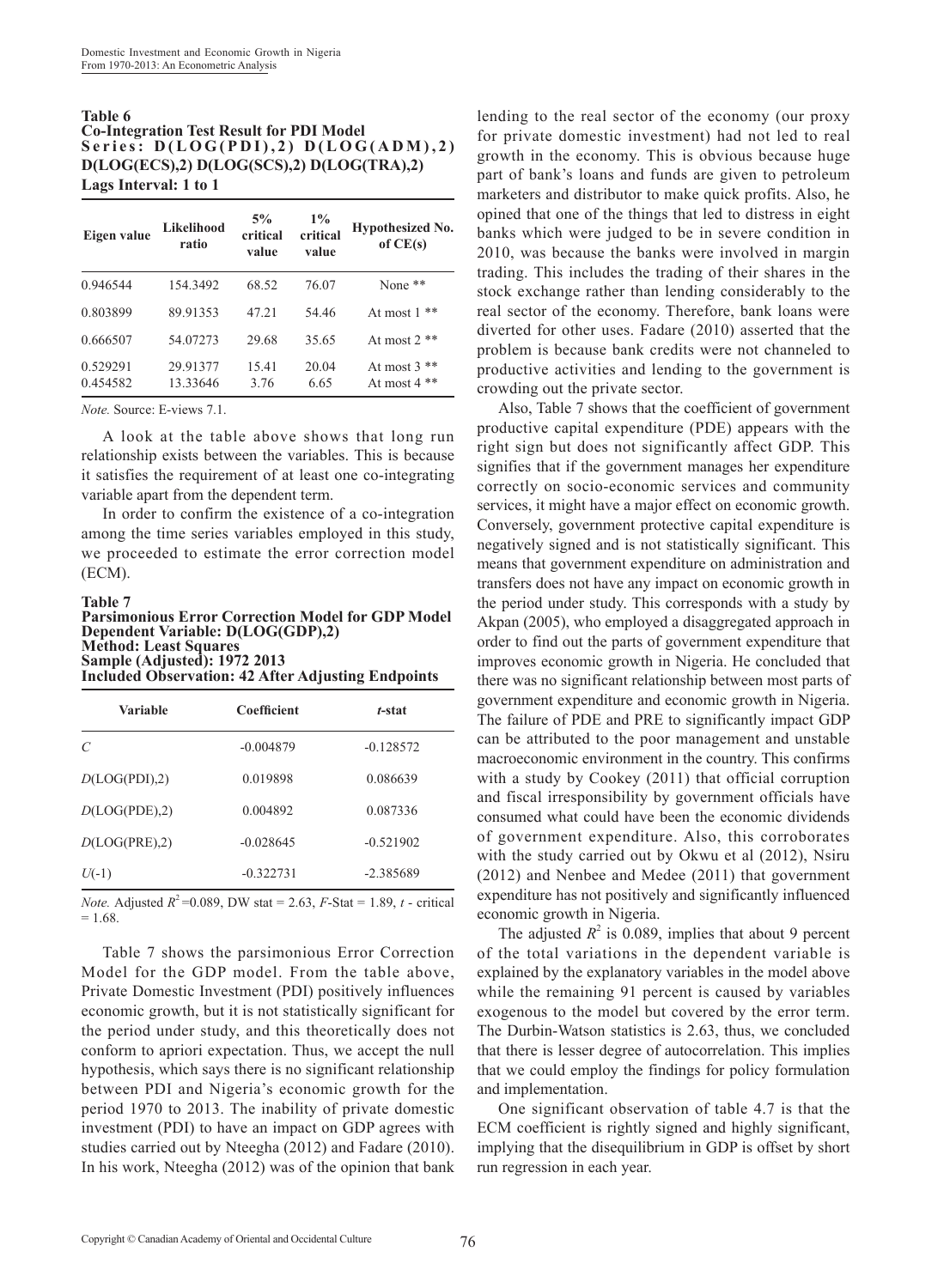#### **Table 8 Parsimonious Error Correction Model for PDI Model Dependent Variable: D(LOG(PDI),2) Method: Least Squares Sample(Adjusted): 1974 2013 Included Observations: 39 Excluded Observations: 3 After Adjusting Endpoints**

| Variable      | Coefficient | t-stat      |
|---------------|-------------|-------------|
| C             | $-0.009975$ | $-0.286481$ |
| D(LOG(ADM),2) | 0.020284    | 0.458319    |
| D(LOG(ECS),2) | 0.119890    | 2.799133    |
| D(LOG(SCS),2) | 0.010339    | 0.257423    |
| D(LOG(TRA),2) | $-0.011462$ | $-0.625023$ |
| $U(-1)$       | $-0.184944$ | $-1.708197$ |

*Note.* Adjusted  $R^2 = 0.304$ ,  $F$ -Stat = 3.18, DW = 2.25, Critical  $T =$ 1.684.

Source: E-views 7.1.

Table 8 shows the parsimonious error correction model. The table shows that the administration (ADM), economic services (ECS), social, and community service (SCS) parts of government capital expenditure crowded in private investment in Nigeria under the period of study. Nonetheless, only economic service (ECS) seems significant at the 5% level. Administration (ADM) is not significant for obvious reasons. Domestic security has proved to be a key test for the government to deal with, and when an environment is not considered safe, investors are likely to look elsewhere to invest their funds. Also, this result is consistent with the research by Olayide and Ikpi (2010). In their study, they discovered that capital expenditure on administration (ADM) crowd in private investment, this is because investment on security and defense offers political stability that is needed for economic growth, and therefore reducing such expenditure could be counterproductive. Certainly, if individual wealth is not guarded there will be serious risk in private investment. Also, government capital expenditure on social and community services (SCS), crowded in private investment in Nigeria for the period under study, but it is statistically insignificant. This result on social and community service (SCS) might not be totally surprising. Over the years, government expenditure on education and health has not met the required level set by international organizations like UNICEF. For instance UNICEF suggested that 26% of the national budget should be spent on education. Thus, in the educational sector low remuneration for teachers and lecturers, incessant strikes and brain drain are factors that may have led to this result.

Conversely, expenditure on transfers, not only showed to be statistically insignificant, but also crowded out private investment in the period under study.

Also, the model also shows that the independent variables explain 30% of the variation in the dependent variable, private investment. Thus, the remaining 70% is explained by factors, which are exogenous to the

model but captured by the error term. The Durbin-Watson statistics is close to 2, illustrating the near absence of autocorrelation. Also, the error correction model is rightly signed and significant at the 5% level of significance.

### **3.3 Summary of Findings**

After analyzing the results, we discovered the following:

(a) Private domestic investment agrees with our apriori expectation by having a positive sign, but is not significant at the 5% level of significance. This shows that increased bank lending to the private sector (our proxy for private domestic investment), increased economic growth and vice-versa for the period under study.

(b) Increase in government productive capital expenditure positively affected economic growth but was statistically insignificant for the period under study.

(c) Our results shows that increase in government protective expenditure reduced economic growth for the period under study, but this was not statistically significant.

(d) The study found that government expenditure on administration, economic services, and social services crowded in private investment for the period under study. Though, only government expenditure on economic services proved significant at 5% level of significance. Conversely, government expenditure on transfers crowded out private investment in Nigeria for the period under study, though this was not significant. This result is not entirely surprising

### **CONCLUSION AND RECOMMENDATIONS**

The paper examines the impact of private and public investment on economic growth in Nigeria from 1970 - 2013. The study employed the ADF-test to avoid unit root problems that are usually related with time series data; also, the Johansen co-integration test was carried out to see if there is a long run relationship between the dependent variables and independent variables. The result showed that there is a long run relationship between the variables in the model. From the analysis of the results, the study shows that Private Domestic Investment (PDI) and government productive expenditure PDE) influenced economic growth positively, but was not significant for the period under study; Government protective capital expenditure (PRE) did not significantly influence economic growth (GDP) in Nigeria and was negative for the period under study; economic services (ECS) which is a part of government capital expenditure crowded in private investment for the period under study and was significant under the 5% level; administration (ADM) and social community service which are parts of government capital expenditure component crowded in private investment but was not significant for the period under study. Based on the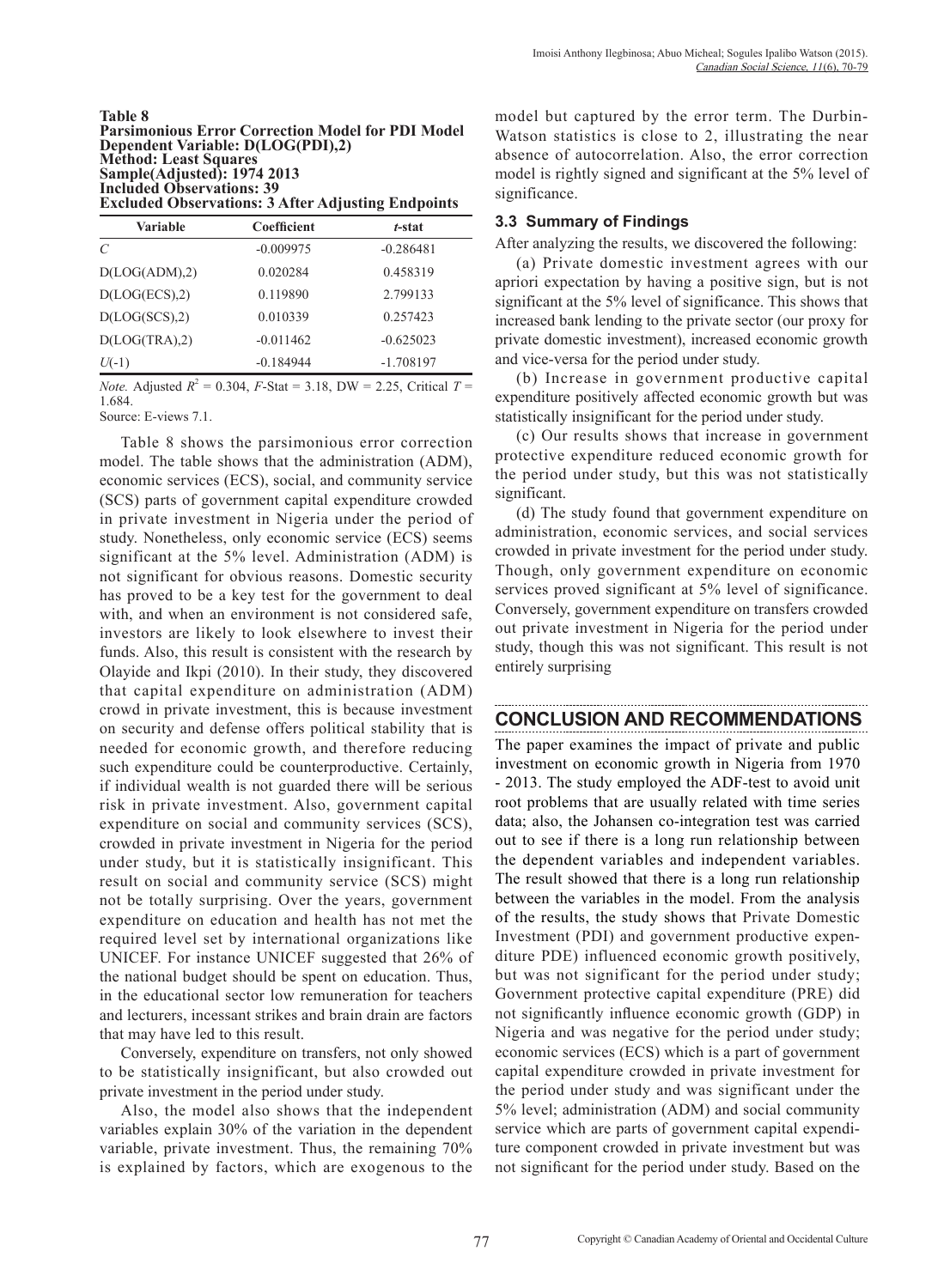results, the following recommendations were made: banks should be encouraged to provide more long-term loans to the real sector if their impact on the economy is to be felt; also, the government should urgently tackle the infrastructural challenges of the country concerning energy availability, power supply, and water supply; in addition, the government should set specific targets for the manufacturing sector in the implementation plan of vision 2020; the decadence in the education sector and the health sector should be paid immediate attention to improve the quality of human resource in the economy etc. However, these recommendations can be achieved through a holistic approach in tackling corruption which has been the rot in the Nigerian economy.

### **REFERENCES**

Adebiye, M. A. (2002). Debt service education nexus: The Nigerian experience. *NES 2002 Annual Conference.*

- Agenor, R., & Montiel, P. (1996). *Development Macroeconomics.* Princeton University Press.
- Alicia, H. M. (1990). Why has productivity growth declined? Productivity and public investment. *New England Economic Review, Federal Reserve Bank of Boston, Issue January,* 3-22.
- Akpan, N. I. (2005). Government expenditure and economic growth in Nigeria, A disaggregated approach. *Central Bank of Nigeria Economic and Financial Review, 43*(1).
- Akpokodje, J. G. (1998). *Macroeconomic policies and private investment in Nigeria: Rekindling investment for economic development in Nigeria* (pp.59-74)*.* Proceedings of the Annual Conference of the Nigerian Economic Society.
- Apergis, N. (2000, July). Public and private investment in Greece: Complementary or substitute goods? *Bulletin of Economic Research, 52*(3), 225-234*.* Wiley Blackwell.
- Apostolo, N. G., & Crumbley, A. F. (1998). Handbook of Government. *Accounting and Finance*. New York, USA.
- Aschauer, D. (1988, March). Is public expenditure productive? *Journal of Monetary Economics, 23*(2), 177-200. Elsevier.
- Aschauer, D. A. (1989). Does public capital crowd out private capital. *Journal of Monetary Economics, 24*(September), 171-188.
- Balassa, B. (1988). Outward orientation. In Chenery & T. N. Srinivasan (Eds.), *Handbook of Development Economics* (Vol.2). Amsterdam: North-Holland.
- Bogunjoko, J. O. (1988). P*rivate and public investment nexus, growth, and policy reforms in Nigeria: An empirical investigation, rekindling investment for economics development in Nigeria* (pp.273-294). Proceedings of the Annual Conference of the Nigeria Economic Society.
- Brown, C. V., & Jackson, P. M. (1986). *Public sector economics*  $(3<sup>rd</sup>$  ed.). Oxford: Basil Blackwell.
- Busari, T., & Omoke, P. C. (2008). Private investment behavior and trade policy practice in Nigeria*. African Economic Research Consortium, Nairobi. AERC research paper 177, April 2008.*
- Cajetan, M., & Anyanwu. (2010, Dec.). An overview of current bank sector reforms and the real sector of the Nigeria Economy*. CBN Economic and Financial Review, 4814.*
- *CBN Statistical Bulletin.* (2010). Retrieved from http://www. cenbank.org/OUT/PUBLICATIONS/STATBULLETIN/ RD/2010/STABULL-2010.PDF
- *CBN Statistical Bulletin.* (2011). Retrieved from http://www. cenbank.org/OUT/PUBLICATIONS/STATBULLETIN/ RD/2010/STABULL-2011.PDF
- *CBN Statistical Bulletin*. (2013). Retrieved from http://www. cenbank.org/OUT/PUBLICATIONS/STATBULLETIN/ RD/2010/STABULL-2013.PDF
- Cookey, A. E. (2011). Does government expenditure yield greater Diviends in democracies? A comparative analysis of military and civilian regimes. www.iiste.org.
- Delong, J. B., & Summers, L. H. (1990). Equipment investment and economic growth. *The Quarterly Journals of Economics, 106*(2), 445-502.
- Devarajan, S., Swaroop, V., & Zou, H. (1996). The composition of public expenditure and economic growth. *Journal of Monetary Economics, 37*, 313-344.
- Dickey, D., & Fuller, W. A. (1979, June). Distribution of the estimates for autoregressive time series with unit root. *Journal of the American Statistical Association, 74*, 427- 431.
- Easterly, W., & Rebelo, S. (1993). Fiscal policy and economic growth: an empirical investigation. *Journal of Monetary Economics, 32,* 417-458.
- Ekpo, A. H. (1995). *Public Expenditure And Economic Growth in Nigeria 1960-1992*. Final Report, African Economic Research Consortium (AERC), Nairobi, Kenya.
- Engle, R. F., & Granger, C. W. J. (1987). Co-integration and error correction: Representation, estimation and testing. *econometrica, 55*(2), 251-276.
- Everhart, S. S., & Sumlinski, M. A. (2001). *Trends in private investment in developing countries and the impact on private investment of corruption and the quality of public investment.* IFC Discussion Paper No. 44.
- Fadare, S. O. (2010). Recent banking sector reforms and economic growth in Nigeria. *Middle Eastern Finance and Economics, 8*, 146-160.
- Gbosi A. N. (2005). *"Modern Public Finance and Fiscal Policy".* Harey Publications Limited, Port Harcourt, Nigeria.
- Ghazali, A. (2010). Analyzing the Relationship between Foreign Direct Investment, Domestic investment and economic growth for Pakistan. *International Research Journal of Finance and Economics, 47*, 123-131.
- Granger, C. W. (1986). Development in the study of cointegrated economic variables. *Oxford Bulletin of Economics and Statistics, 48*(3), 213-228.
- Granger, C. W., & Newbold, P. (1974). Spurious regression in econometrics. *Journal of Economics, 2,* 111-120.
- Greene, J., & Villanueva, D. (1991, Mar.). Private investment in developing countries: an empirical analysis*. IMF Staff Papers, Palgrave Macmillan, 38*(1), 33-58*.*